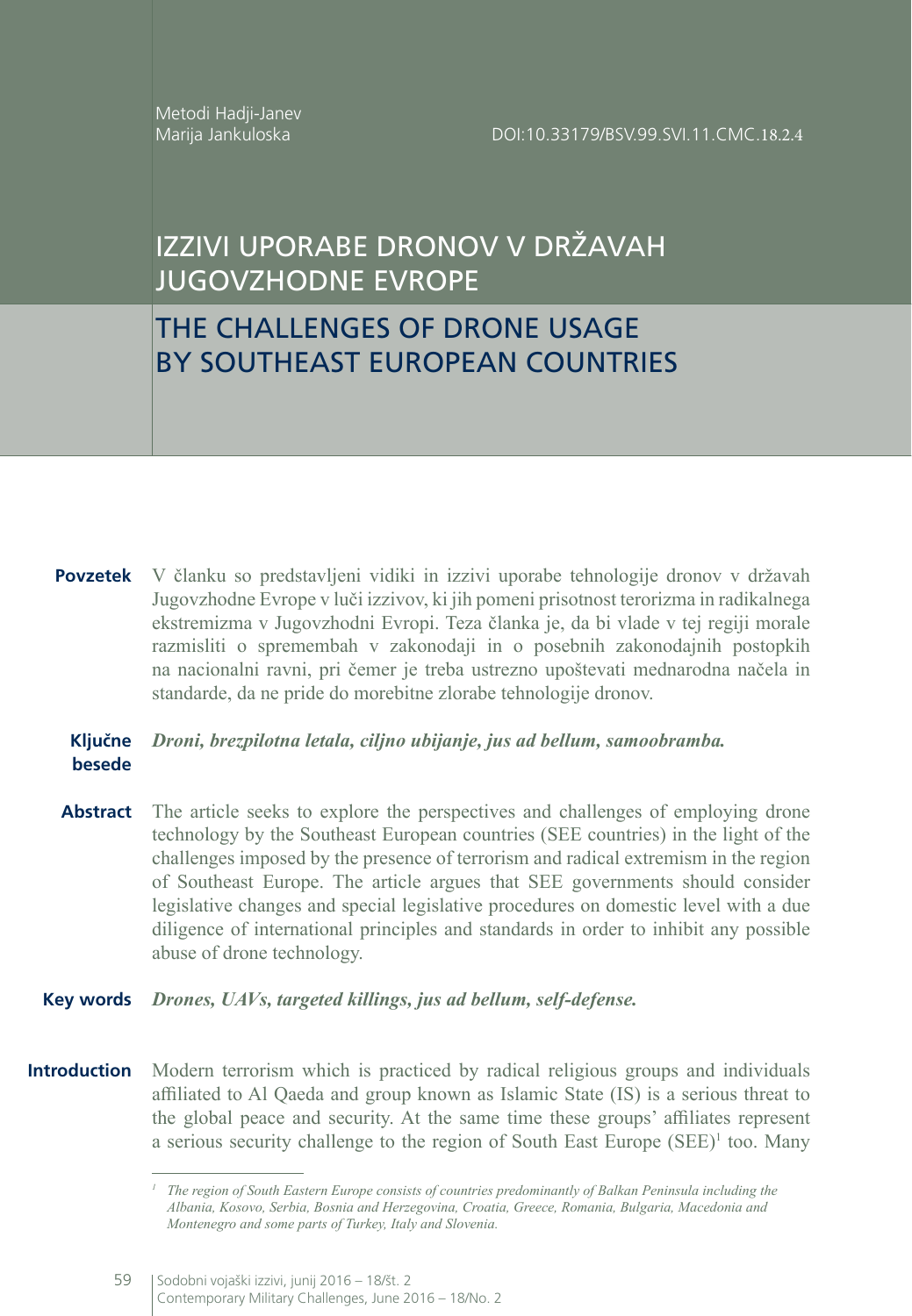anecdotal and empirical evidences confirm that the threat posed by radical Islam and terrorism in the region of SEE is real. In addition to the anecdotal evidences (views and analyses by the experts, media and academia), three cases of terrorist attacks all related to radical Islam practice, were conducted in the region of SEE. The attack to the US Embassy in Bosnia (2011), terrorist attack at Smilkovci Lake in Macedonia (2012) and the suicide terrorist attack on the Israeli tourists in Bulgaria (2012), all of them point to the danger of spreading the radical Islam in the Region.

At the same time, the so-called "foreign fighters" trend is also present in the region. Although the exact number of the individuals who have joined Al Nusra in Syria or IS in Syria and Iraq is not clear SEE media have heavily reported about the deaths of the SEE citizens in these conflicts. Thus, global security trends in the context of threats from terrorism and countering these threats have seriously affected SEE countries in two ways.

On one hand the threat dynamics are similar as to the rest of the world. The strategic advantage that violent religious groups and individuals that use terrorism and threaten SEE security have, among others, is a direct result of the modern technology. Relying on modern technology (especially information technology) and by (ab)using modern processes, radical religious terrorists pose asymmetric and unconventional threats to SEE countries. Some of them are locals and some have migrated during the bloody conflicts in the Balkans.

On the other hand globally, the modern technology has directly affected the means and methods used in countering terrorists threats. One such example comes from the usage of the unmanned aerial vehicles (UAVs). Although earlier used as a tool for surveillance and reconnaissance in the contemporary counter-terrorist operations UAVs equipped with missiles are most frequently used as a weapon platform by some of the leading counter-terrorist nations (These UAVs are generally known as drones and therefore further in the article we will also use the term: drone/s when referring to the UAVs as a weapon platform). Giving that SEE countries, so far have followed the trends in counter-terrorist operations and efforts generally, and that most of the SEE countries have purchased or produce UAVs, the debate over their potential employment in the future counter-terrorist efforts as a weapon systems is of a great importance for several reasons.

First, use of the drones in the so-called "targeted killing" counter-terrorist operations is not generally supported, among others, for legal challenges that these operations produce. Related to former, it is true that global threat requires global response, however, different legal tradition has already "burned" some of the SEE countries, like Macedonia for example, in the so-called "*El Masri vs Macedonia case*". Third, although almost all SEE countries have or produce UAVs their usage is vaguely, if not, unregulated at all. Fourth, recent counter-terrorist measures in some of the SEE countries have been employed without serious analyses. Finally, the global counterterrorist efforts have so far arguably felt the burden of "legitimacy deficiency"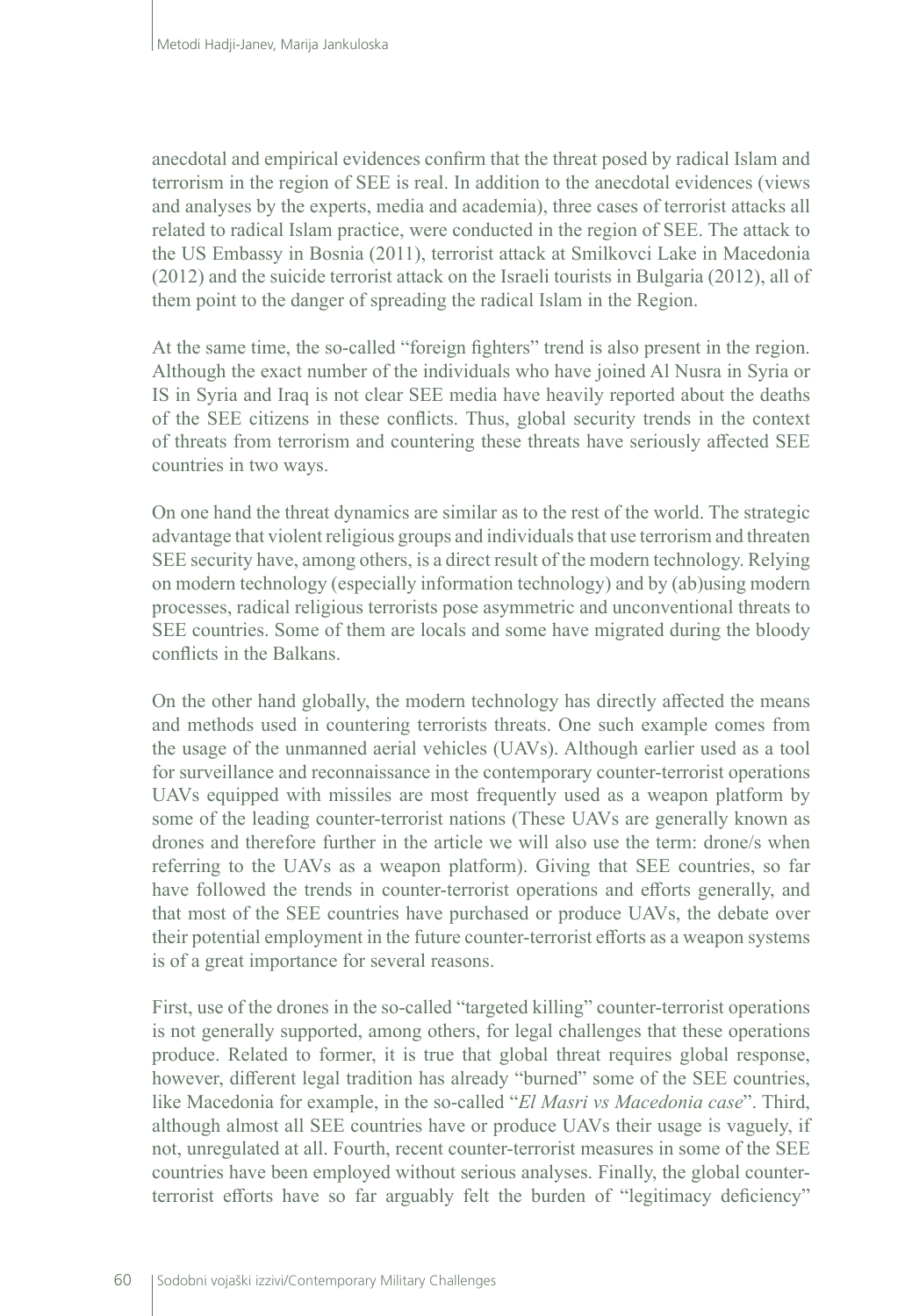heavily due to the discrepancy in the legal approach among the coalition partners (European vs. US).

Therefore, the article by exploring both analytical and empirical evidences will briefly explain why and how terrorism represents a serious threat to the SEE security and will address the SEE experience in countering these threats. Then via legal analyses relying on the international-legal methodology, the article will explore whether use of drones in the future counter-terrorist operations by the SEE coalition partners could hurt the global counter-terrorist efforts. Finally, the article will provide some recommendations that SEE countries should consider to avoid challenges to their and the global counter-terrorist coalition efforts by using drones. Giving that other coalition partners from different regions in the global counter-terrorist efforts may face the same paradigm this article's finding hold potential to provide incentives wider than the region of South East Europe.

## **1 UNDERSTANDING THE THREAT FROM TERRORISM TO THE REGION OF SOUTH EAST EUROPE**

Modern terrorism practiced by radical religious groups and individuals affiliated to Al Qaeda and associated movements and the group known as Islamic State (IS) is a serious security challenge to the region of South East Europe (SEE). Despite of the mismatched opinions, as already noted, both anecdotal and empirical evidences point to the genuine presence of radicalism and violent extremism in the region of SEE.

In spite of the conflicting views concerning the anecdotal evidences, two empirical indicators show that the South East Region has been swept by the radical wave. On one hand, the attack on the U.S. Embassy in Bosnia and Herzegovina (BBC, 2011), the murder of five civilians in Republic of Macedonia (Marusic, 2012) and the attack on the Israeli tourists in Bulgaria (BBC, 2012) and the multitude of reported attempts to attack clearly indicate that the threat is present in the Region and that the SEE countries like the rest of the world are vulnerable to the terrorist threat. Also, many reported attacks in Europe allude to some connections with radicalized groups from the region of SEE. Despite that, the Region has also become a source of radicalized individuals that take part in Syrian and Iraqi resistance movements as foreign fighters (Samardziski, 2015). The media reports and statistics about the radicalized individuals that have left their homeland in SEE to join the military and paramilitary groups in Syria and Iraq, as well as the numerous reported deaths of SEE foreign fighters attest that the Region has been subject of radicalization practices.

The unstable post-conflict societies of SEE overburdened by the turbulent past are perfect ground for the spread of radical Islam in the Region (Hadji-Janev, 2012). The ones that radicalize rely on technological progress and utilize flexible approaches to spread their agenda and to attract many followers and usually target weak and fragile societies. The complex environment is largely driven by the countries' turbulent past, history of inter-ethnic conflicts, economic challenges and social inequalities,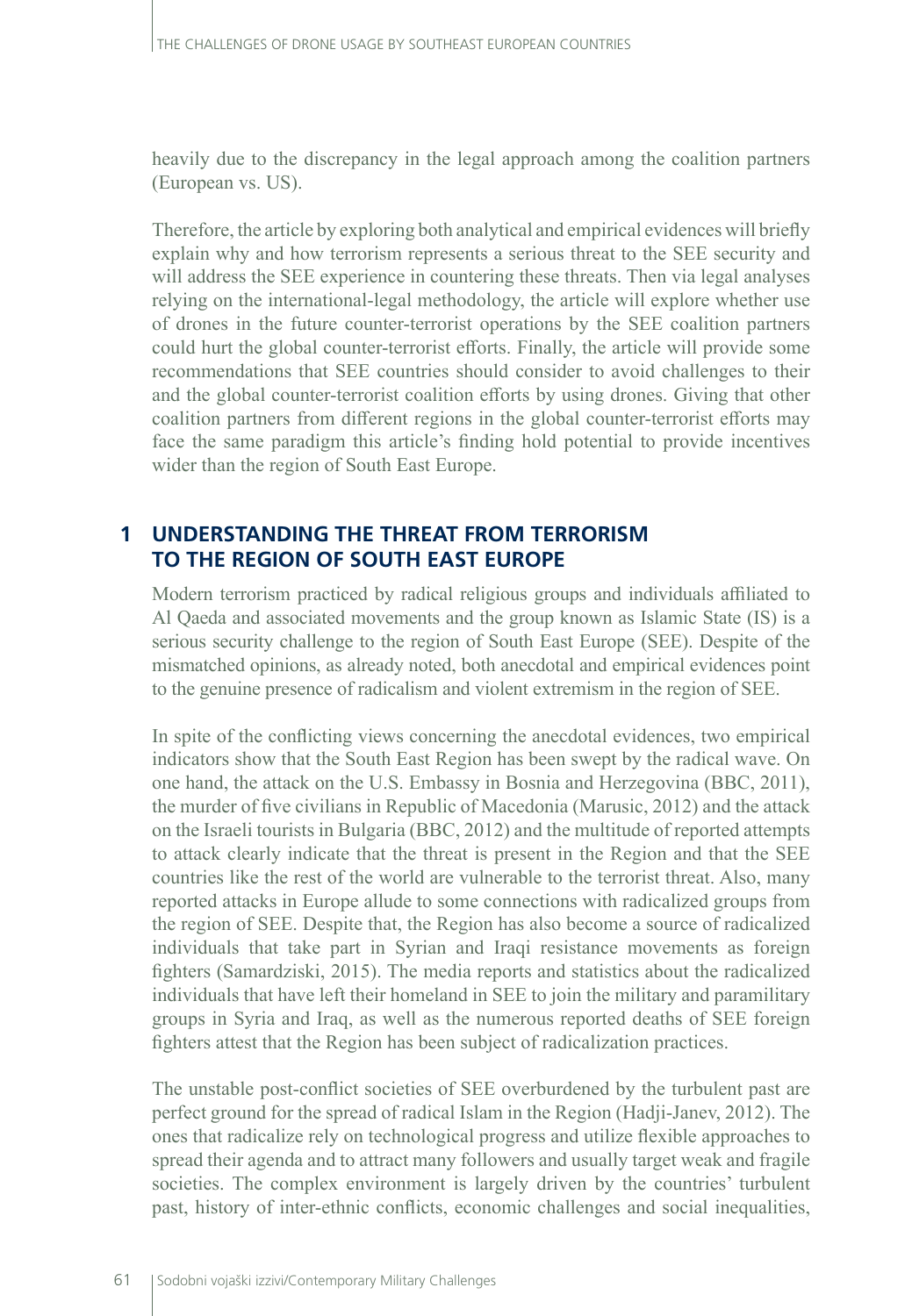division of the populace among ethnic and religious lines, ill-managed transition processes accompanied with corruption practices and the low reputation of the security services. All of these issues along with the rapid development of technology in the Region make SEE countries susceptible to the spread of the violent extremism.

## **2 SOUTH EAST EUROPEAN COUNTRIES' EXPERIENCE IN COUNTERING TERRORIST THREATS**

SEE governments have seriously considered the threat from global terrorism posed by radical religious groups and individuals. Understanding that global threat requires global response, they have undertaken serious measures to strengthen domestic and global counter-terrorist efforts. (Caleta & Shemella, 2012). In this context there are serious evidences that SEE' intelligence community cooperation has also been enhanced and intensified (Pavlevski, 2013).

Almost all SEE countries have actively participated in the global counter-terrorist efforts with their strategic coalition partners. Albania, Bosnia and Herzegovina, Bulgaria, Croatia, Macedonia, Montenegro and Slovenia have participated in ISAF and Albania, Bosnia and Herzegovina Bulgaria and Macedonia have been part of the coalition of willing in the so called: "Iraqi Freedom" mission. Nevertheless, different legal tradition entrenched by the European Convention for Human Rights (ECHR) and the European Court for Human Rights' practice (ECtHR) have raised serious challenges for SEE countries' counter-terrorist efforts.

For example, as a support to strategic partners' interest (i.e. the U.S.), Macedonian intelligence community has supported special intelligence gathering on suspected terrorist called Khaled El Masri. However, after he was released without charges the victim initiated legal case in front of the European Court of Human Rights. During the process called "El Masri vs. Macedonia", the Court found Macedonia guilty of violating the applicant's human rights in accordance with the European Convention for Human Rights (Hadji-Janev, 2013, pp. 55-69).

This example raises serious concerns in the context of SEE countries counter-terrorist efforts for two reasons. First, it signals to the potential adversaries (terrorists) the institutional limits that SEE governments have to confront them more aggressively regarding the European legal tradition. This is not to be understood that this article supports illegal interrogation techniques or any illegal counter-terrorist measures. This argument's intention is to illuminate the complexity and uncertainty that intelligence and security pundits face in their global counter terrorist efforts. Second, giving that acquisition of modern technology is important to keep up with coalition partners' tempo in the global counter-terrorist efforts use of specific technology such as drones, might be a serious problem for SEE governments.

Like the enhanced interrogation practice many have questioned the so-called "targeted killing operations" with drones. Most of the critics to these counter-terrorist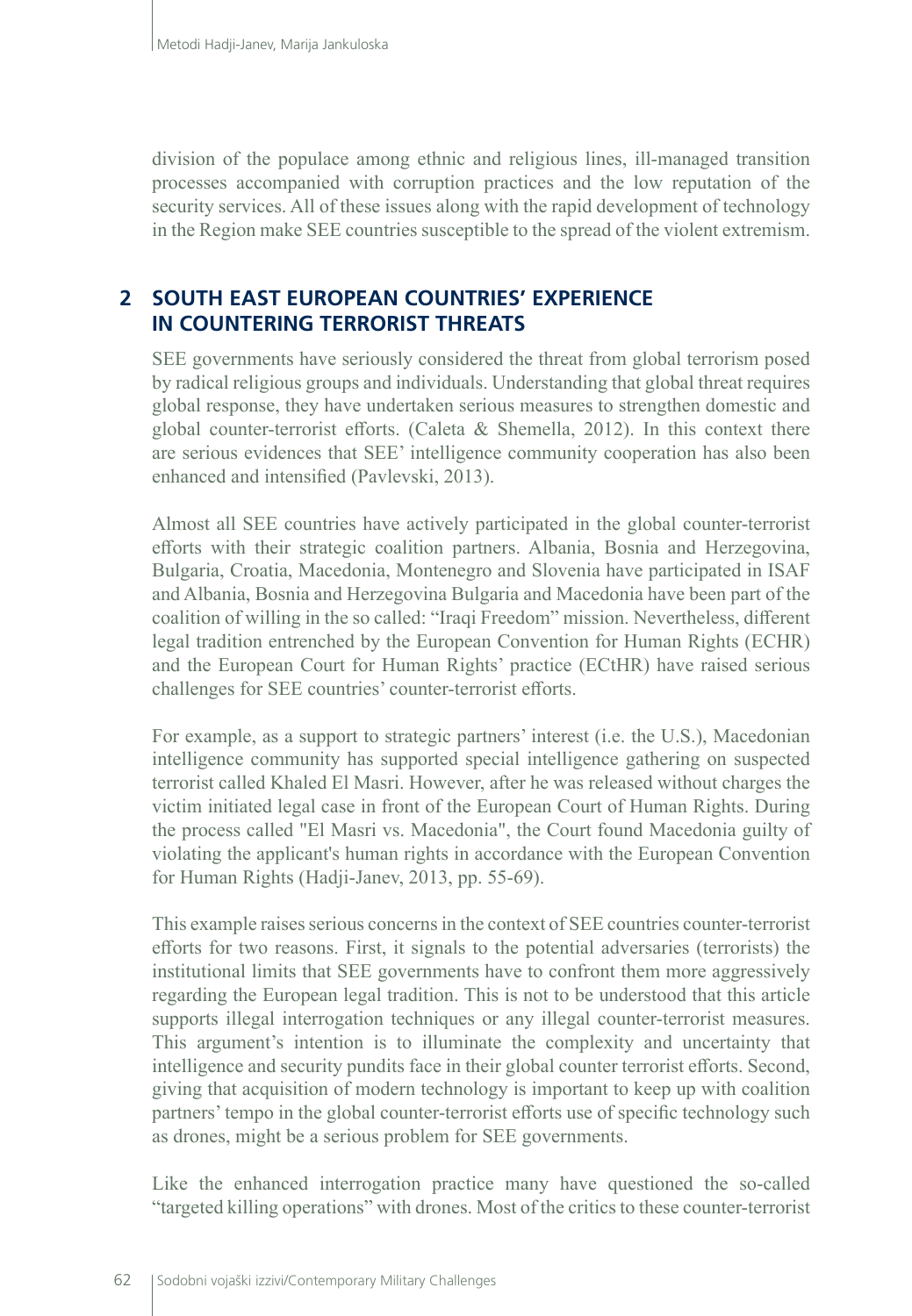operations have legal prefix too. At the same time almost all SEE countries have already purchased or produced UAVs (Radaljac, 2014; Šoštarić, 2007) or they are already in a process of acquiring UAV technology (*Đaković*, 2010). The recent drone incident that happened during the European Championship qualifications in Belgrade between Albania and Serbia set the urgency for legal regulation of the use of drone technology in the region of SEE. Considering that legality of counterterrorist operations is tightly connected to the legitimacy we will continue our debate in the context of legal aspects of use of drones in the counter-terrorist operations.

This analysis should help SEE and global counter-terrorist coalition's strategists and leaders to understand whether, and if yes, under what conditions SEE countries can conduct targeted killing operations with drones. Understanding these conditions should further help in avoiding odd situations that could create uncertainty inside the counter-terrorist coalition (as it was the case with the so-called rules of engagement crisis during the Afghan counter-terrorist campaign). Namely, due to the different legal tradition and arguably different threat perceptions during the early phases in the counter-terrorist efforts in Afghanistan European coalition partners had strict rules of engagement. Most of them were reluctant to conduct robust combat operations and had therefore implemented a lot of caveats. This has created frustrations on the ground and has raised doubts among the coalition partners. Eventually, as the most severe critics of the global counter-terrorist efforts argue these dynamics have undermined coalitions' legitimacy.

## **3 UAV OPERATIONS FOR TARGETED KILLINGS AS A PART OF COUNTER-TERRORISM EFFORTS**

Traditional direct approach (direct actions) means and methods in countering global terrorist threats practiced by Al Qaeda's and IS's affiliates have so far proven unreliable. As a result, states that feel most affected by these threats such as USA, UK and Israel significantly rely on drone technology for conducting offensive operations. Their use by the USA as a means for carrying out attacks in the name of the fight against terrorism, to date, have been reported in the territory of Afghanistan (Drew, February 19, 2010), Iraq (Rubin, August 8, 2014), Pakistan (Khan, January 6, 2010), Yemen (Black, 22 April 2014), Somalia (BBC News, 9 January 2007) and the small number of cases in Libya (Raddatz, April 23, 2011) and Syria. (NBC News, Nov 6, 2014). Besides the U.S., only Israel and UK use unmanned aircraft in combat operations (Cook, 2013; MacAskill, 2015), even though larger group of countries are developing or have already developed UAV technology (Wan and Finn, 2011).

This practice that was intensified after the arrival of Obama to the head of the United States is not spared from criticism regarding its correctness and legality. The views toward these attacks are divided. For many, they represent a successful and effective means for disruption of terrorist networks. Authors who hold this view also emphasize the precision of these weapons, the low cost for their production and, most importantly, the completely eliminated risk on the US armed personnel.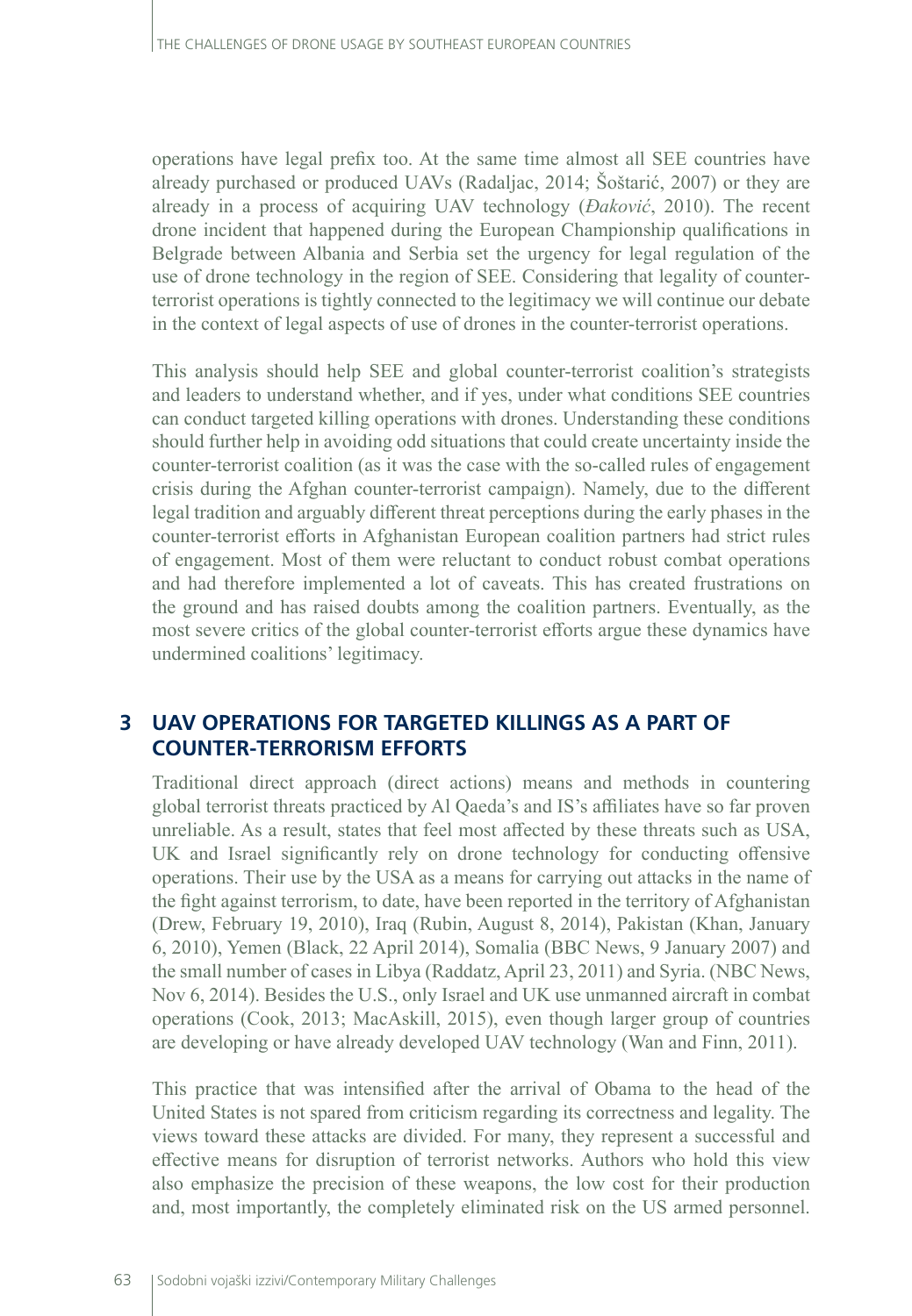However, there are views that despite of the many advantages and the effectiveness of such attacks they are counterproductive and represent illegitimate means in the war on terror. Despite of the political and ethical concerns, these attacks have also raised serious legal issues. Considering the international-legal aspects, the use of unmanned aerial systems in cross-border operations touches upon the both legal regimes that govern the use of force (jus ad bellum and jus in bello), as well as the human rights law.

The main argument of the countries that utilize the unmanned aerial vehicles in counterterrorist operations is that the drone capabilities offer more advantages compared to other options available to them. The use of drones for combat operations is politically justified because they do not pose a risk to the armed forces; they can be easily operated (Brooks, 2012) and they do not differ much from the traditional fighter jets and other conventional means of warfare in terms of their ability to cause collateral damage (Anderson, 2013). Another advantage is that they are equipped with sensors that increases their accuracy at large allowing the operators to have a clear picture of the target and the environment (Brennan, 2012). Moreover, they can easily penetrate into unavailable terrains and fly over targets for hours before targeting them. Additionally, these actions are preceded by a long process of intelligence and information gathering about the potential targets (Coll, 2014). All of this contributes for better identifications of the targets and reduced possibility of causing collateral damage.

But they are also problematic taking into consideration several aspects. Firstly, they are usually conducted by a civil agency (i.e. CIA) instead of the US armed forces (Mayer, 2009). CIA as a civil agency do not hold the status of a combatant under international law which means that they are not obliged to respect the laws and customs of war. The drone operators are distant thousands of miles from the target and they are not part of conventional combat operations. There is also a difficulty to locate responsibility in circumstances where there is no conventional movement of forces. Second, another problem is the lack of transparency and publicly uncovered information how many people are killed and how the targets are selected. There has been no specific figure about the number of victims although according to Guardian (assessment of the American Civil Liberties Union of 2002) so far there are about 4000 people killed by the attacks (Bowcott, 2012). According to another study, only in Pakistan the number of civilian deaths in the period from 2008 to 2013 ranged from 400 to 900 people (Bureau of Investigative Journalism, 2013). Peter Bergen and Katherine Tiedman in their analysis of drone attacks in Pakistan, estimated that the mortality rate of civilians as a result of the attacks in 2004 is 32% (Bergen and Tiedman, 2010). However, details about the overall policy of targeted killings remain shrouded in secrecy, making it impossible to get a clear and objective picture. This fact raises concerns of numerous human rights organizations and human rights activists who continuously call for greater transparency. Third, according to some authors the use of drones for execution attacks is a dangerous precedent that could encourage other countries to resort to such technology for future combat operations (Williams, 2013). Also, some claim that it is a matter of time before terrorists themselves will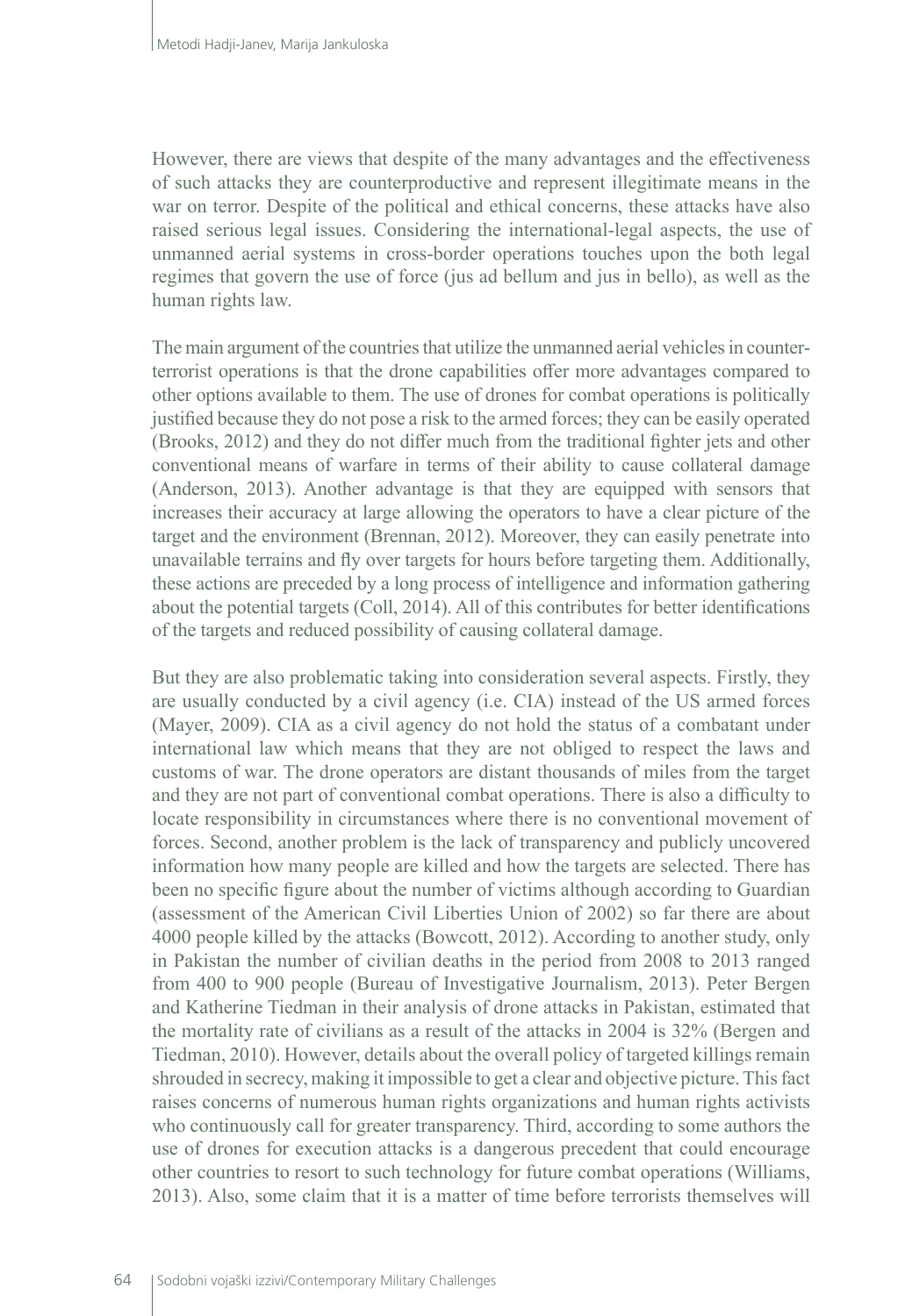begin to use them (Kelley, 2013). Forth, some highlight the side effects arising from their use and the negative impact that they may have on the local population in the countries where they are carried out. According to such views, the attacks could easily generate anger and hatred that could further contribute to the emergence of new radicalized groups. This may in the future adversely affect and seriously harm the counter-terrorist efforts (Kilcullen & McDonald, 2009; Raghavan, 2009).

#### **4 INTERNATIONAL-LEGAL ASPECTS OF THE UAV TARGETED KILLINGS**

Another problem which, perhaps, the biggest differences between the scholars revolve around, is the issue of the legality of the UAVs targeted killings. The different views are partly resulting from different perceptions when it comes to the modern threats of terrorism and the right to life. The views which are mostly dominant in the European legal tradition emphasize that for the targeted killings carried out in countries where there is no declared state of war, their use should be governed by the rules and standards prescribed by the International Human Rights Law (IHRL). Contrary to this view, the US position is that the UAV target killings are part of an armed conflict which is global in character and where the geographical boundaries are irrelevant. Subsequently, according to the US view, the UAV targeted killings, no matter where they are conducted, they are governed by the law applicable in armed conflict (ILAC).

Legal criticism regarding this matter, which is currently dominant in the international community, is based on several reasons. Part of the criticism concerns the potential violation of sovereignty in countries where there is no armed conflict. Other humanistic-oriented critics indicate violations of human rights (especially the right to life). Reports of some NGOs often attest their view that these weapons (some claim they are non-discriminatory weapons) cause death of innocent civilians. Others claim that such attacks create implications in the field of international law of armed conflict, in particular that they affect the principles of proportionality and distinction. However, what is most evident for now is that there is a lack of a proper legal framework to regulate this matter.

From jus ad bellum perspective, these attacks are problematic, mostly, regarding the explanations brought forward to justify their use in countries not engaged in armed conflict with USA and their coalition partners. According to U.S. representatives these attacks are lawful judging on two independent grounds (Koh, 2010). The first is the highly contested "global war" argument, an assertion that USA is engaged in armed conflict with Al Qaeda and its affiliated groups. The second explanation according to which USA tries to build legitimacy for their operations refers to selfdefense justification specifically employed to give grounds for the targeted killings conducted outside of the recognized theatre of war.

To determine whether the drone attacks were an act of legitimate self-defense or aggression they must be analyzed from the perspective of jus ad bellum. The legal regime of jus ad bellum regulates the conditions when and under what terms and circumstances the States may resort to the use of force against another State.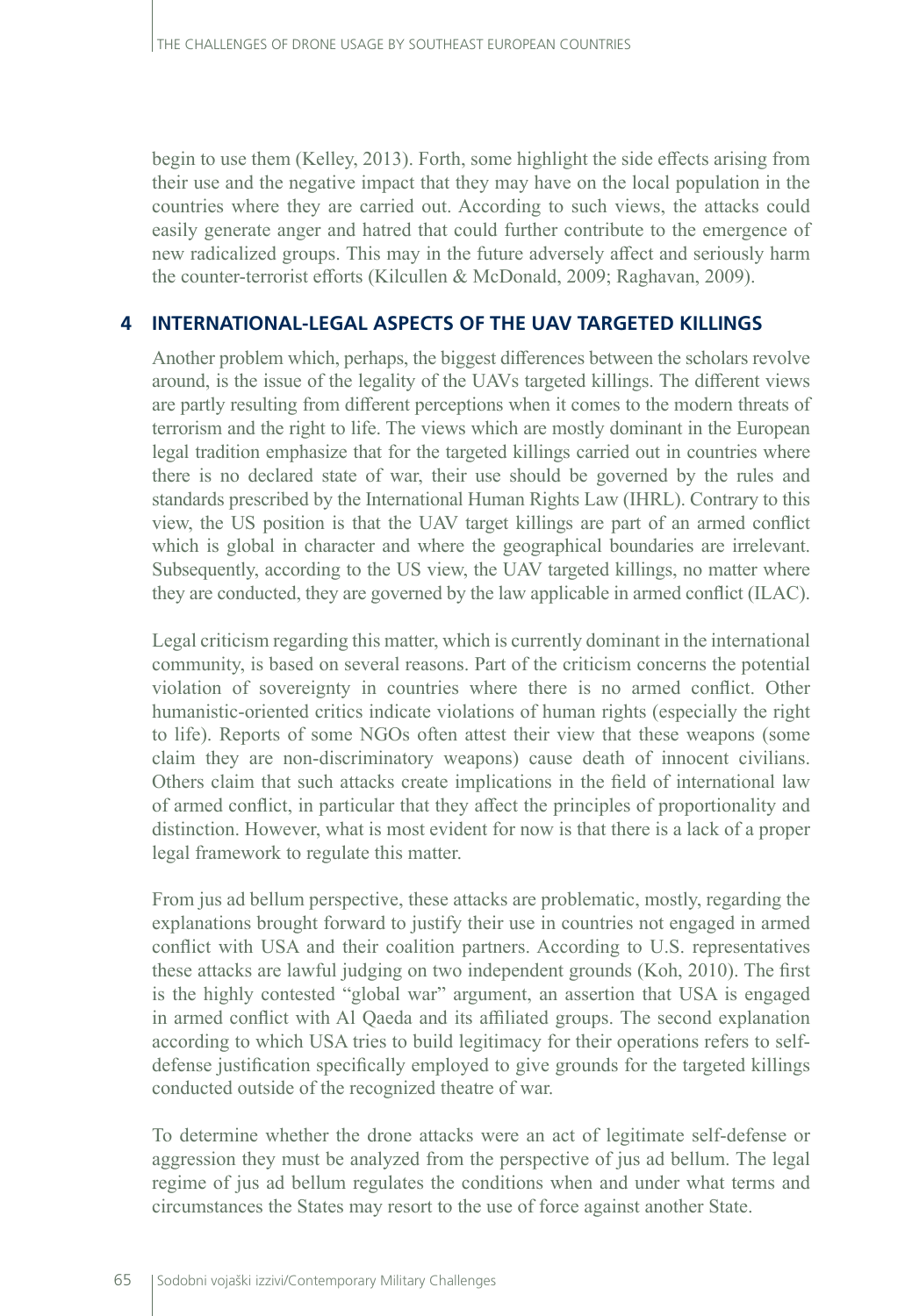This legal regime consists of rules and standards that can be found in the UN Charter, customary law, and in certain decisions of international courts and tribunals. The ban of the use of force is stipulated in Article 2 of the UN Charter which requires States in their international relations to refrain from the threat or use of force against the territorial integrity or political independence of any State. The first exception of the general prohibition is set forth in Article 42 of the UN Charter, which authorizes the Security Council to use force in cases when there is an urgency to maintain or restore the international peace and security. The second exception is Article 51 which codifies States' inherent right of self-defense. The UN Charter reads as follows: "*Nothing in the present Charter shall impair the inherent right of individual or collective selfdefence if an armed attack occurs against a Member of the United Nations, until the Security Council has taken measures necessary to maintain international peace and security*". The right of self-defense under Article 51 consists of three components that have to be met in order to acknowledge that this right has been legally practiced. Namely, there must be an armed attack of sufficient gravity, the attack (according to the traditional view) to be attributable to certain State and the self-defensive act to satisfy the customary principles of necessity, proportionality and immediacy.

In terms of jus ad bellum, the targeted killings are often contested for two reasons: their use against non-state actors and continuous cross-border raids into countries outside of war zones. From the jus ad bellum perspective, U.S. justifies the attacks with their inherent right of self-defense which is guaranteed in article 51 of the UN Charter. Several dilemmas concerning the use of armed drones in cross-border operations arise as a result of this claim: (1) whether the right of self-defense is operable against non-state actors, in this case the use of drones for targeted killings against the suspected terrorists in foreign countries; (2) whether the exercise of this right challenges the generally accepted principles for the use of force in self-defense; and (3) whether this right can be a legitimate justification for carrying out drone attacks in sovereign States not involved in armed conflict or not responsible for armed attack against the territorial integrity of another State.

Besides all the dilemmas arising from jus ad bellum, the massive use of UAVs targeted killings in cross-border operations raises the question of sovereignty as an additional problem, especially since the attacks are carried out in sovereign countries which are not formally at war with USA. That is the case with Yemen, Pakistan and Somalia which over the years have demonstrated failure in dealing with terrorists who operate from their territory.

The USA offers two [rationale](https://www.google.com/search?biw=1280&bih=615&q=define+rationale&sa=X&ei=5NE6VMrSM6HPygO2lYJ4&sqi=2&ved=0CCAQ_SowAA)s as jus ad bellum justifications for UAVs attacks carried out in these countries. The first is that in most of the cases of drone attacks in Pakistan, Yemen and Somalia are carried out as a result of a consent provided by their governments. Second, in the absence of a required consent they employ the "unwilling and unable" doctrine to justify the attacks.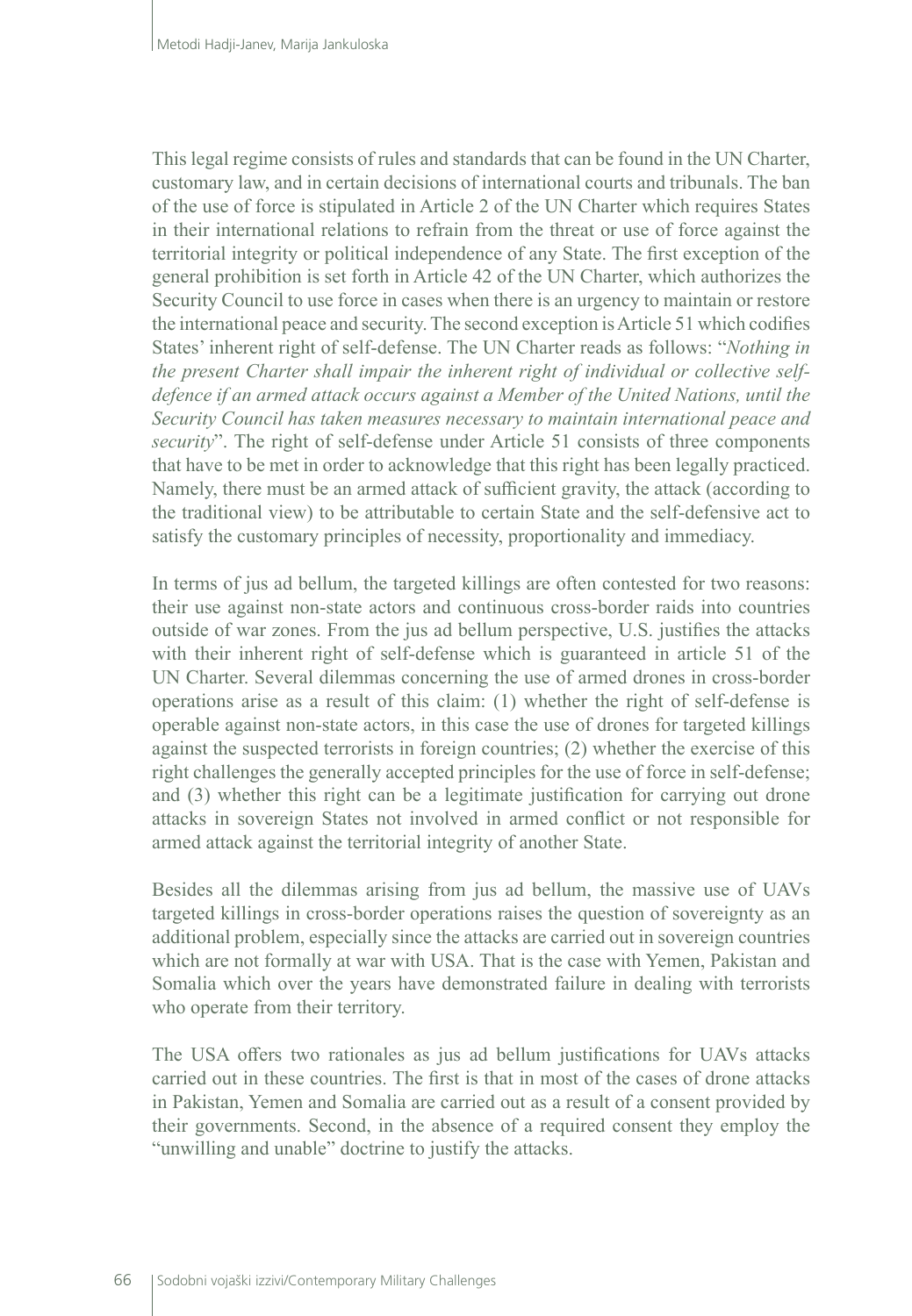In this regard, Philip Alston (in his highly influential report on targeted killings) has outlined two circumstances when a targeted killing conducted in the territory of a sovereign state does not violate its sovereignty. The first is when the sovereign state has consented with the action and the second is when the conditions for lawful invocation of the right of self-defense under Article 51 of the UN Charter are met. According to the report, the latter is possible if the state on which territory the targeted killings have been conducted is not just responsible for an armed attack against the state which carries out the targeted killings, but also when the respective state is "*unwilling or unable to stop armed attacks against the first State launched from its territory*" (Alston, 2010, pp 11-12). Several authors including Michael Schmidt and Sean D. Murphy and few others are in the same line with Philip Alston citing the consent and the right of self-defense as legitimate grounds for justification for the use of drones in countries where there is no armed conflict. For instance, Michael Schmidt enumerates the circumstances under which the territorial state can express consent to other state's action on its territory. According to him, the consent can be issued either when the territorial state agrees other state to take action in self-defense on its territory or when the territorial state *itself* seeks assistance from another state (Schmidt, 2010, pp. 6). According to Sean D. Murphy, the the legality of the drone operations under international law is not questioned as long as the State that conducts the attacks on foreign territory have previously acquired consent from the territorial country (Murphy, 2008, pp. 118). Other scholars just emphasize the irrelevance of invoking self-defense justification in cases where there is already provided consent from the territorial State (Milanovic, 2010). Although the scholars are unanimous that the consent can preclude the wrongfulness of the employment of force in the territory of another State, there are some constraints that should be considered. Namely, the States by no means are allowed to consent to other States' action if such action has potential to endanger or violate applicable human rights and the peremptory norms.

Regarding the second justification, there are more or less three main sources for controversies over this issue. Firstly, in countries such as Pakistan, Yemen and Somalia there is no armed conflict or situation of occupation. The current terrorist activities are often qualified as isolated attacks rather than attacks which are sufficient enough to activate the right of self-defense. Secondly, even if we accept the fact that the attacks are carried out in accordance with the right of self-defense, there are certain conditions that must be met in order to consider that this right has been legally practiced. The Charter guarantees the right to self-defense only if the states that exercise the right of self-defense without any delay notify the Security Council for their action. Till now, there has been no notification sent to the Security Council for any of the drone attacks carried out in these countries. And lastly, none of these countries is directly or indirectly responsible for 9/11 attacks, or in any case involved in the preparation or planning future terrorist activities.

Irrespective of whether or not the drone strikes are lawful or not in respect of jus ad bellum, there particular use would fall under other applicable rules and is not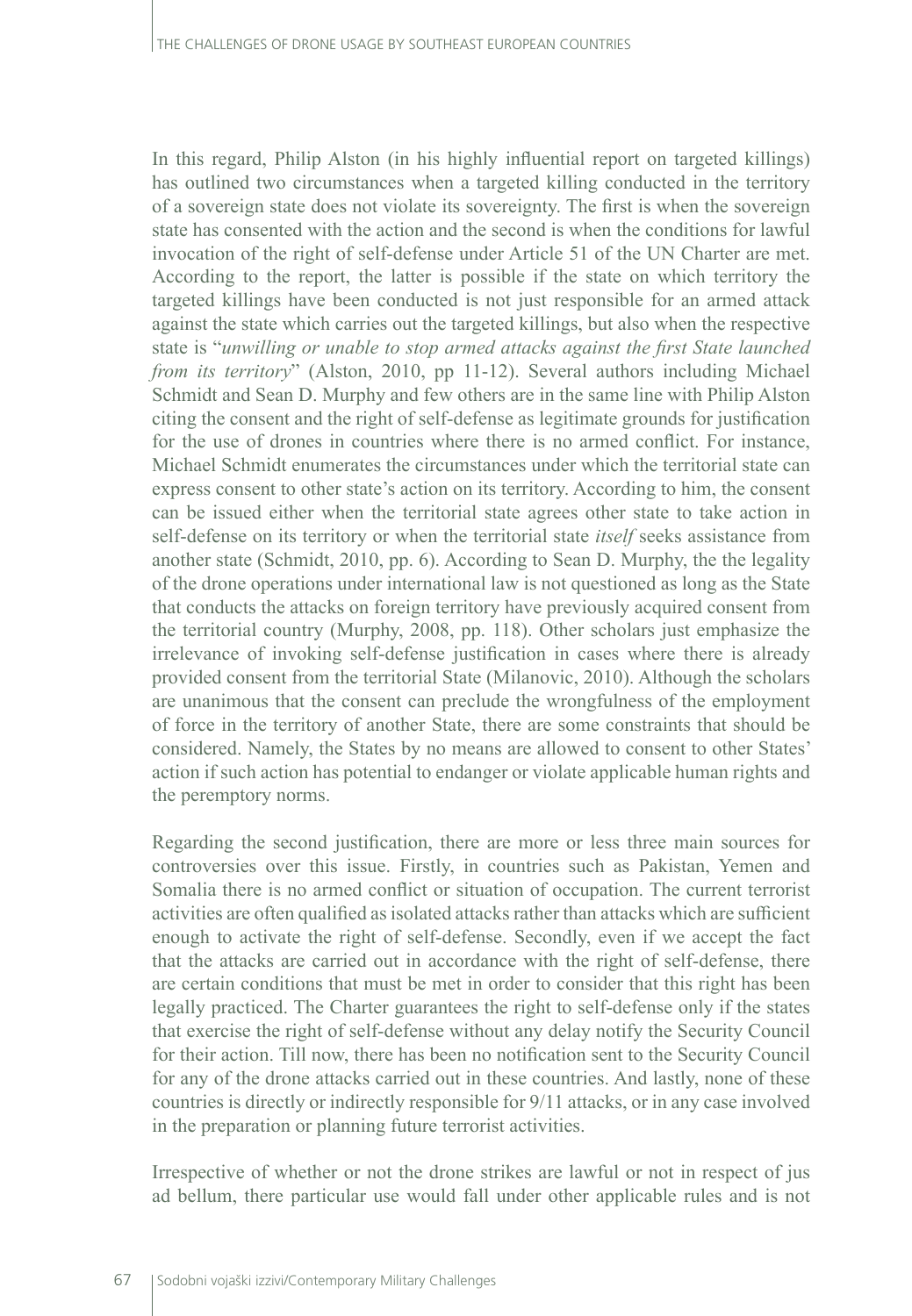dependent upon their legality in jus ad bellum. Till now, it is indisputable that the legality of the UAV targeted killings is largely determined by the context in which they are implemented (in time of peace or in time of war) and the rules applicable in a given situation. In fact, in international law there is a double standard when it comes of protecting human rights in times of armed conflict or during peacetime. The circumstances under which IHRL allows individuals to be deprived of their lives are strictly limited. According to the IHRL standards, the use of force can be considered legal only in exceptional circumstances where it is absolutely necessary and intended to prevent imminent threat to life and in circumstances where less extreme measures cannot be applied. Contrary to the IHRL standards, during armed conflict the legality of the use of force depends directly of the status of the persons against whom it is directed.

### **5 PERSPECTIVES ON DRONE USAGE BY SEE COUNTRIES**

Drones (as the mostly utilized means for conducting targeted killings) were originally used as a platform for surveillance and reconnaissance in the war in Vietnam and furthermore, during the conflicts in Bosnia and Kosovo. However, a distinction should be underlined between armed and law enforcement drones utilized domestically. Till now, there are two generations of drones developed and used by the majority of countries. Ones still used for surveillance and reconnaissance, while the other group (equipped with weapons) is widely utilized in counter-terrorist operations for conducting counter-terrorist attacks and targeted killings against persons suspected of being part of the modern terrorism. In this regard, despite of the military purposes of the UAVs, they are also used for domestic law-enforcement aims such as border control and protection, intelligence gathering, reconnaissance and surveillance missions. Unlike the armed drones which primary affect the right to life, the law enforcement drones pose predominantly implications to privacy rights.

 In respect of the region of SEE, another issue of concern is the easy accessibility of UAVs by private individuals for non-military purposes which represent a serious concern for SEE countries given the under-regulation and uncontrolled proliferation of unmanned aircraft. As already noted, many SEE countries have developed or are in the process of acquiring drone technology which can be easily owned by private individuals. The urgency for regulation of the proliferation of drone technology is perfectly reflected in the recent drone incident at the football match between Serbia and Albania. Despite that, this issue is equally important for SEE countries in circumstances when the majority of SEE countries are part of the counterterrorism coalition. In this regard, firstly, acting in counter-terrorism coalition environment should require keeping the track with the new technological dynamics and the coalition partners' tempo in employing new types of weapons. Second, the rise of terrorism has become an increasing and imminent threat in the SEE region respectively which creates a possibility for future joint platform for cooperation in respect of the use and development of unmanned aircraft in order to ensure the effectiveness of employment of such advanced technology.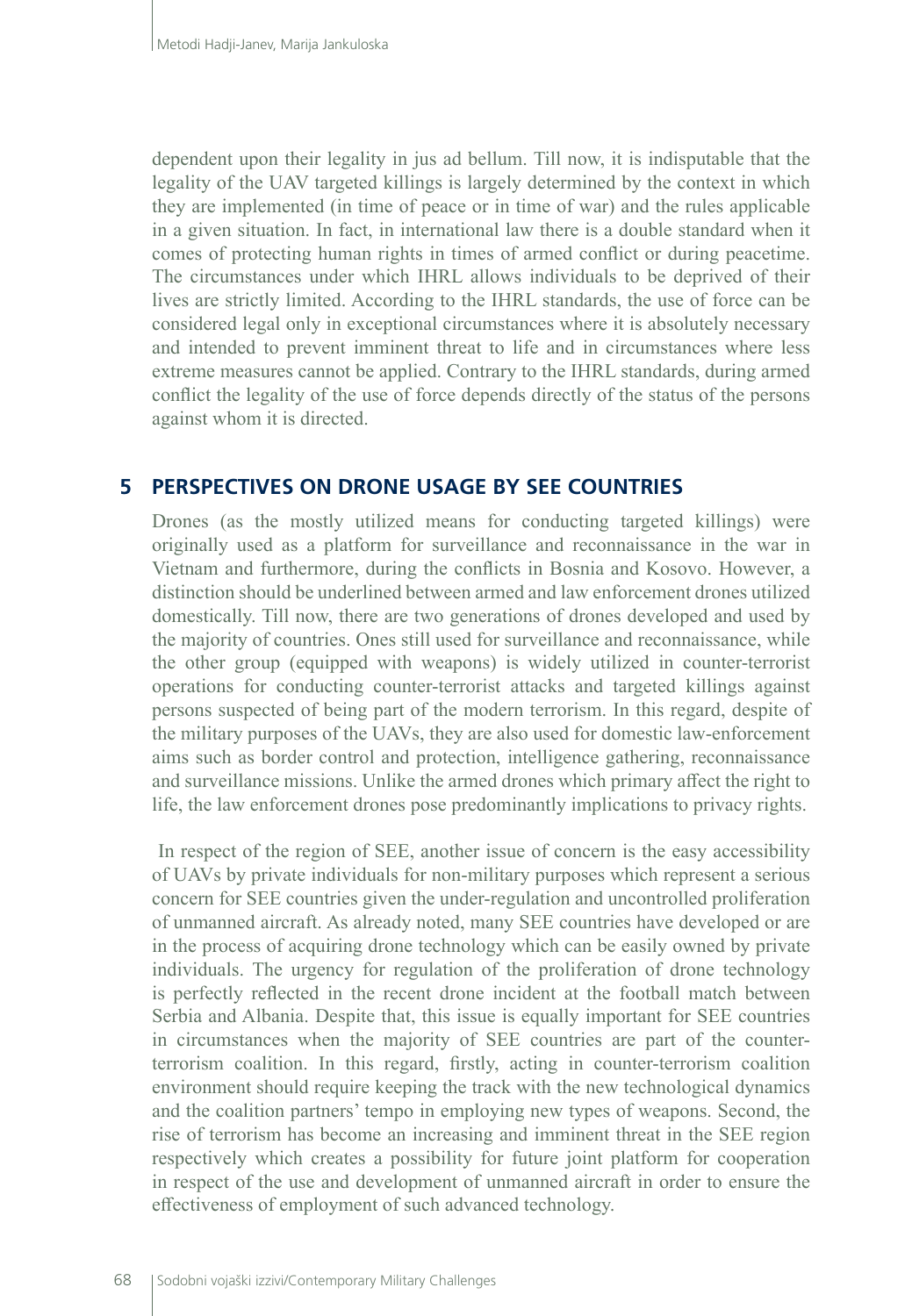## **6 RECOMMENDATIONS FOR SEE COUNTRIES**

In the light of the ongoing debate on the potential usage of drone technology for combat operations by the SEE countries, the SEE governments should take into consideration the following recommendations:

First, at domestic level the drone usage is still under-regulated. The SEE states should implement legislative changes that will lay down the circumstances under which the employment of drones in counter-terrorist operations would be considered as lawful. In order to evade any public opposition and condemnation domestically, the proliferation of drones should be limited only to situations strictly regulated under domestic laws. In addition, the SEE governments should establish special legislative procedures for the employment of drones in foreign countries along with investigation and accountability mechanisms incorporated in their legislatures in order to prevent possible abuses of drone technology.

Second, any possible usage of drones for offensive operations should be carried out in compliance with international law and more precisely, with a due diligence to the existing jus ad bellum rules, principles and standards. In this regard, the SEE governments should make a rigorous consideration of alternative opportunities before resorting to UAVs targeted killings.

Third, a well-articulated position and political dialogue should precede any possible employment of combat drones by the SEE countries. And lastly, the cooperation between SEE governments and coordination with their coalition partners should be prioritized in order to develop common approach toward the employment of crossborder lethal force against individuals who pose imminent threat to their security.

The threats of terrorism and Islamic extremism have become a serious threat to the countries of Southeast Europe. As indicated, both anecdotal and empirical evidences confirm this claim. At the same time the impact of modern technology has not bypassed the region of SEE. The acquisition of modern technology by the SEE governments has raised serious concerns. The tendency to purchasing and developing their own unmanned aircraft opens the question about the possible use of these aircraft in joint action or combat operations by the SEE countries, but also the urgency of their effective regulation. This question poses implications to both international law and domestic legislation. **Conclusion**

> Although under international law there is no explicit prohibition of introducing new and sophisticated weapons, their use must by strictly regulated in order not to be utilized in non-discriminatory and perfidious manner. Despite that, their use in combat operations must be in accordance with fundamental principles of international law applicable in armed conflict.

> The effects of the new technological dynamics that have also affected the Region of SEE have also urged for domestic regulations of the utilization of unmanned aircraft.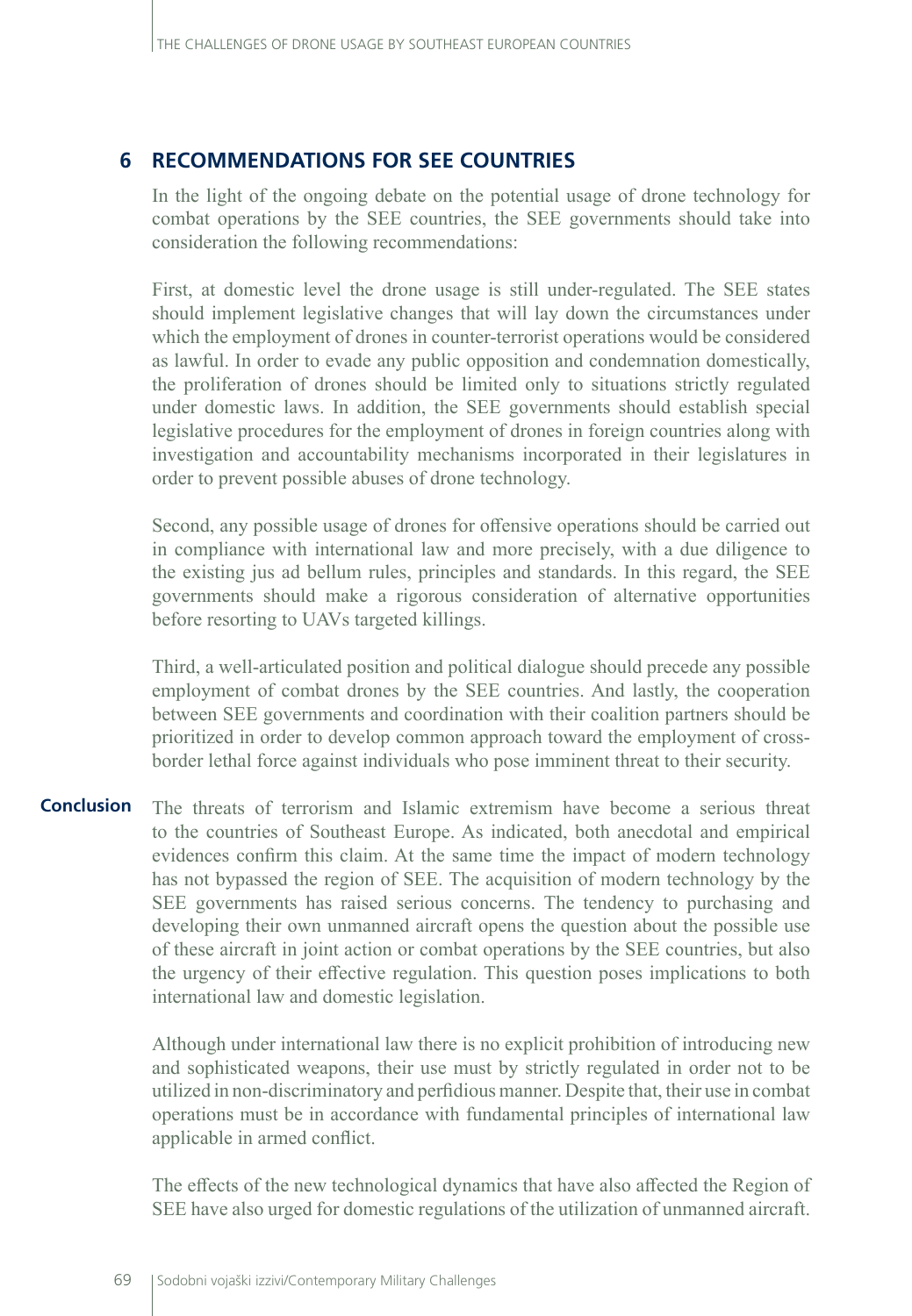Relative to these tendencies, the SEE governments should consider legislative changes and special legislative procedures, as well as tightening restrictions on domestic level with a due diligence of international principles and standards in order to inhibit any possible abuse of such technology.

#### **Bibliography**

- *1. Anderson, [K.,](http://www.commentarymagazine.com/article/the-case-for-drones/) 2013. The Case for Drones, Commentary, Vol. 135, No. 6, pp. 14-23, available at http://www.commentarymagazine.com/article/the-case-for-drones.*
- *2. BBC, 19 July 2012. Bulgaria blast: 'Suicide bomber' killed Israelis, BBC News, available at http://www.bbc.com/news/world-europe-18897772.*
- *3. BBC, 28 October 2011. Sarajevo gunman fires at US embassy in Bosnia capital, BBC News, available at http://www.bbc.com/news/world-europe-15499143.*
- *4. BBC, 9 January 2007. US 'targets al-Qaeda' in Somalia, BBC News, available at http://news.bbc.co.uk/2/hi/africa/6245943.stm.*
- *5. Bergen, P., Tiedemann, K., 2010. The Year of the Drone, available at http://www.newamerica.net/sites/newamerica.net/files/policydocs/bergentiedemann2.pdf.*
- *6. Black, [I.,](http://www.theguardian.com/profile/ianblack) 22 April 2014. Yemen conflict highlighted after 55 killed in air raids and drone strikes, The Guardian, available at http://www.theguardian.com/world/2014/apr/22/ yemen-conflict-in-spotlight-after-drone-strikes-air-raids.*
- *7. Bowcott, [O.,](http://www.theguardian.com/profile/owenbowcott) 21 June 2012. Drone strikes threaten 50 years of international law, says UN rapporteur, The Guardian, available at http://www.theguardian.com/world/2012/jun/21/ drone-strikes-international-law-un.*
- *8. Brennan, J., 30 April 2012. The Ethics and Efficacy of the President's Counterterrorism Strategy, Transcript of Remarks by John O. Brennan, available at [http://www.wilsoncenter.org/event/the-efficacy-and-ethics-us-counterterrorism-strategy.](http://www.wilsoncenter.org/event/the-efficacy-and-ethics-us-counterterrorism-strategy)*
- *9. Brooks, [M.,](http://www.newstatesman.com/writers/michael_brooks) 13 June 2012. If you can play a video game, you can fly a drone, available at http://www.newstatesman.com/sci-tech/sci-tech/2012/06/play-video-game-fly-drone.*
- *10. Caleta, D., & Shemella, P., (Eds.). Managing the Consequences of Terrorist Acts Efficiency and Coordination Challenges, 2012, ISBN: 978-961-92860-5-0, available at: <http://www.ics-institut.com/research/books/4>.*
- *11. Coll, S., ([November 24, 2014\).](http://www.newyorker.com/magazine/2014/11/24) [The Unblinking Stare](https://www.google.com/url?sa=t&rct=j&q=&esrc=s&source=web&cd=1&cad=rja&uact=8&ved=0ahUKEwjvqY3zhKrLAhXLvXIKHa_XAfEQFggcMAA&url=http%3A%2F%2Fwww.newyorker.com%2Fmagazine%2F2014%2F11%2F24%2Funblinking-stare&usg=AFQjCNFpMu4N9lRghFzUkyS9C5IOqG6SbA), The New Yorker, available at http://www.newyorker.com/magazine/2014/11/24/unblinking-stare.*
- *12. Cook, [J.,](http://www.aljazeera.com/profile/jonathan-cook.html) 2013. Gaza: Life and death under Israel's drones, Al Jazeera, available at, http://www.aljazeera.com/indepth/features/2013/11/gaza-life-death-under-israel-drones-html.*
- *13. Đaković, T. N., 2010. Prva srpska bespilotna letelica/The first Serbian unmanned vehicle, Blic, available at http://www.blic.rs/Vesti/Tema-Dana/187488/Prva-srpska-bespilotna-letelica.*
- *14. Drew, C., 2010. Drones Are Playing a Growing Role in Afghanistan, The New York Times, available at http://www.nytimes.com/2010/02/20/world/asia/20drones.html?\_r=0.*
- *15. Hadji-Janev, M., 2014. Solving the counter-terrorist puzzle after the El Masri verdict and Smilkovci terrorist attack: legal and strategic considerations for the South East European intelligence communit. In: Intelligence and Combating Terrorism: New Paradigm and Future Challenges, Center for Civil Military Relations Monterey, USA, Ljubljana, pp. 207-221. ISBN 978-961-92860-8-1.*
- *16. Hadji-Janev, M., 2013. Legal Aspects of Intelligence Gathering through Extraordinary rendition Operations, in Stephen R. Di Rienzo, Ferdinand Odzakov, (Eds.) Shaping The Security Environment Western Balkans and Beyond, Ministry of defense Republic of Macedonia, pp 55-69, 04/2013; ISBN: ISBN 978-9989-2851-4-1, COBBIS.MK-ID 93727498 In book.*
- *17. Kelley, [M.](http://www.businessinsider.com/author/michael-kelley), 2013. America Is Setting A Dangerous Precedent For The Drone Age, Business Insider, available at http://www.businessinsider.com/america-is-setting-a-dangerousprecedent-for-the-drone-age-2013-1.*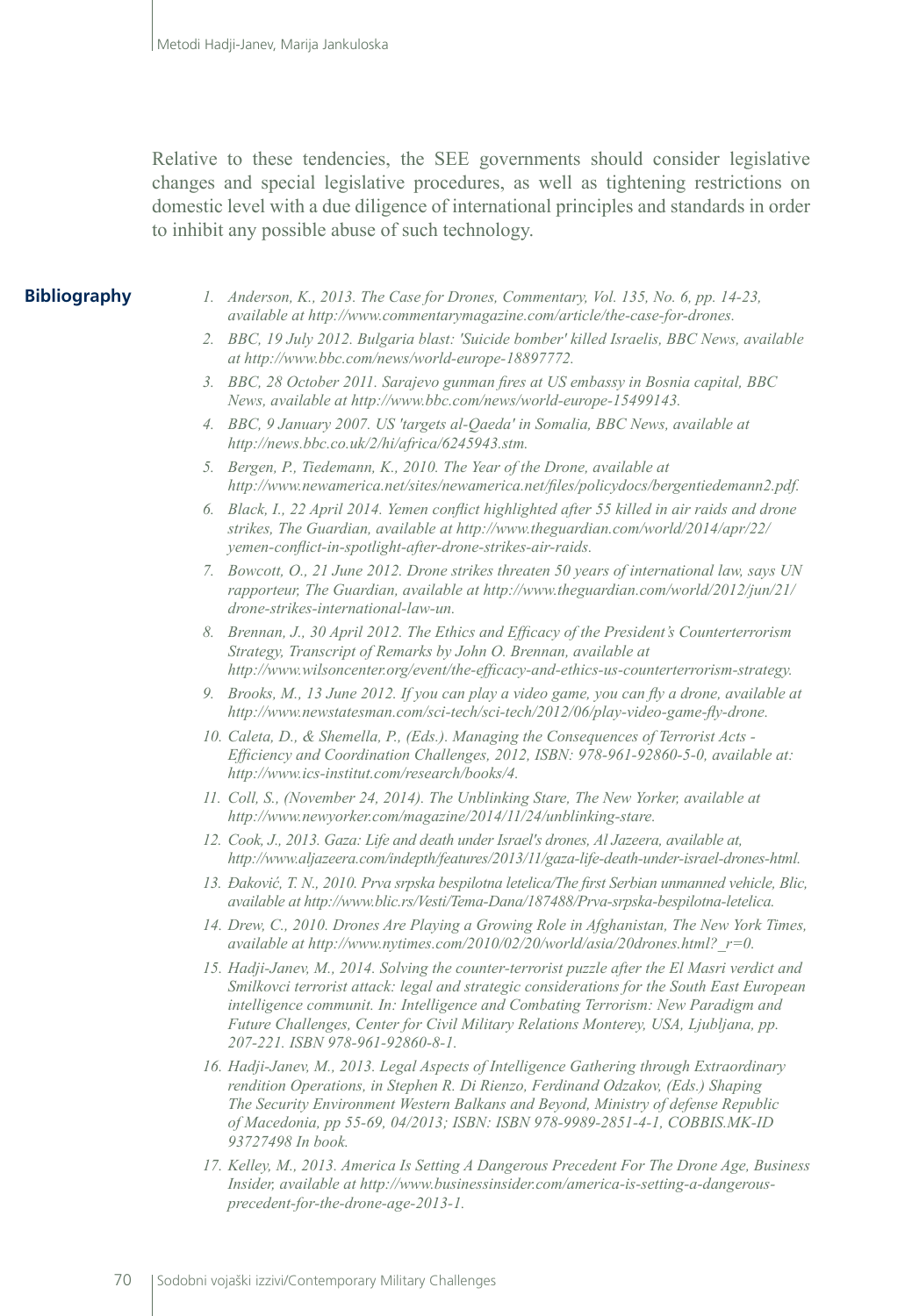- *18. Khan, I., 2010. Drone Strikes Reported in Pakistan, The New York Times, available at http://www.nytimes.com/2010/01/07/world/asia/07drones.html*
- *19. Kilcullen, D., McDonald, A., 2009. Death From Above, Outrage Down Below, N.Y. Times, available at http://www.nytimes.com/2009/05/17/opinion/17exum. html?pagewanted=all&\_r=0.*
- *20. Koh, H., 2010. The Obama Administration and International Law remarks to the American Society of International Law (25 March 2010), available at http://www.state.gov/s/l/releases/remarks/139119.htm.*
- *21. MacAskill, [E.,](http://www.theguardian.com/profile/ewenmacaskill) 2015. Drone killing of British citizens in Syria marks major departure for UK, The Guardian, available at http://www.theguardian.com/world/2015/sep/07/dronebritish-citizens-syria-uk-david-cameron.*
- *22. Marusic, S.J., 2012. Unsolved Killings Raise Fears of Macedonian Turmoil, Balkan Insight, available at http://www.balkaninsight.com/en/article/unsolved-killings-raisefears-of-macedonian-turmoil/btj-topic-justice-and-politics-latest-headlines-rightcolumn/26.*
- *23. Mayer, J., 2009. The Predator War, The New Yorker, available at http://www.newyorker. com/reporting/2009/10/26/091026fa\_fact\_mayer.*
- *24. Milanovic, M., 2010. More on Drones, Self-Defense, and the Alston Report on Targeted Killings, EJIL: Talk!, http://www.ejiltalk.org/more-on-drones-self-defense-andthe-alstonreport-on-targeted-killings/.*
- *25. Murphy, S. D., 2008. The International Legality of US Military Cross-Border Operations from Afghanistan into Pakistan, Int. Law Studies, volume 85, pp. 109-139.*
- *26. NBC, 2014. U.S. Drone Strike in Syria Takes Out Khorasan Bomb-Maker: Officials, NBC News, available at http://www.nbcnews.com/news/world/u-s-drone-strike-syria-takes-outkhorasan-bomb-maker-n242626.*
- *27. Pavlevski, A., 2013. Western Balkans intensify military, intelligence co-operation, SETimes.com, available at http://www.setimes.com/cocoon/setimes/xhtml/en\_GB/features/ setimes/features/2013/05/27/feature-02.*
- *28. Radaljac, D., 2014. Hrvatska obvezna nabaviti 30-ak bespilotnih letjelica, available at http://www.novilist.hr/Vijesti/Hrvatska/Hrvatska-obvezna-nabaviti-30-ak-bespilotnihletjelica?meta\_refresh=true.*
- *29. Raddatz, M., 2011. Pentagon Confirms First Predator Drone Strike in Libya, ABC News, available at http://abcnews.go.com/International/pentagon-confirms-predator-dronestrike-libya/story?id=13442570.*
- *30. Raghavan, S., 2012. In Yemen, U.S. airstrikes breed anger, and sympathy for al-Qaeda, The Washington Post, available at http://articles.washingtonpost.com/2012-05-29/ world/35456187\_1\_aqap-drone-strikes-qaeda.*
- *31. Report of the Special Rapporteur on extrajudicial, summary or arbitrary executions, Philip Alston, 2010. Study on targeted killings Human Rights Council, U.N. Doc. A/HRC/14/24/Add.6.*
- *32. Rubin, A. J., August 8, 2014. U.S. Jets and Drones Attack Militants in Iraq, The New York Times, available at http://www.nytimes.com/2014/08/09/world/middleeast/iraq.html.*
- *33. Samardziski, A., 2015. Стотина македонски државјани војуваат за паравоени формации во Сирија и во Ирак / Hundreds of Macedonian citizens fight for paramilitary formations in Syria and Iraq, Nova Makedonija, available at http://www.novamakedonija. com.mk/NewsDetal.asp?vest=4291517766&id=12&setIzdanie=23457.*
- *34. Šoštarić, [E., 2](http://arhiva.nacional.hr/autor/21/Eduard-Sostaric)007. Na Udbini tvornica špijunskih letjelica/Factory for spy aircraft in Udbina, Nacional.hr, available at http://arhiva.nacional.hr/clanak/40777/na-udbinitvornica-spijunskih-letjelica.*
- *35. Summary of the International Law Discussion Group meeting held at Chatham House, International Law and the Use of Drones, 2010, available at http://www.chathamhouse. org/publications/papers/view/109506.*